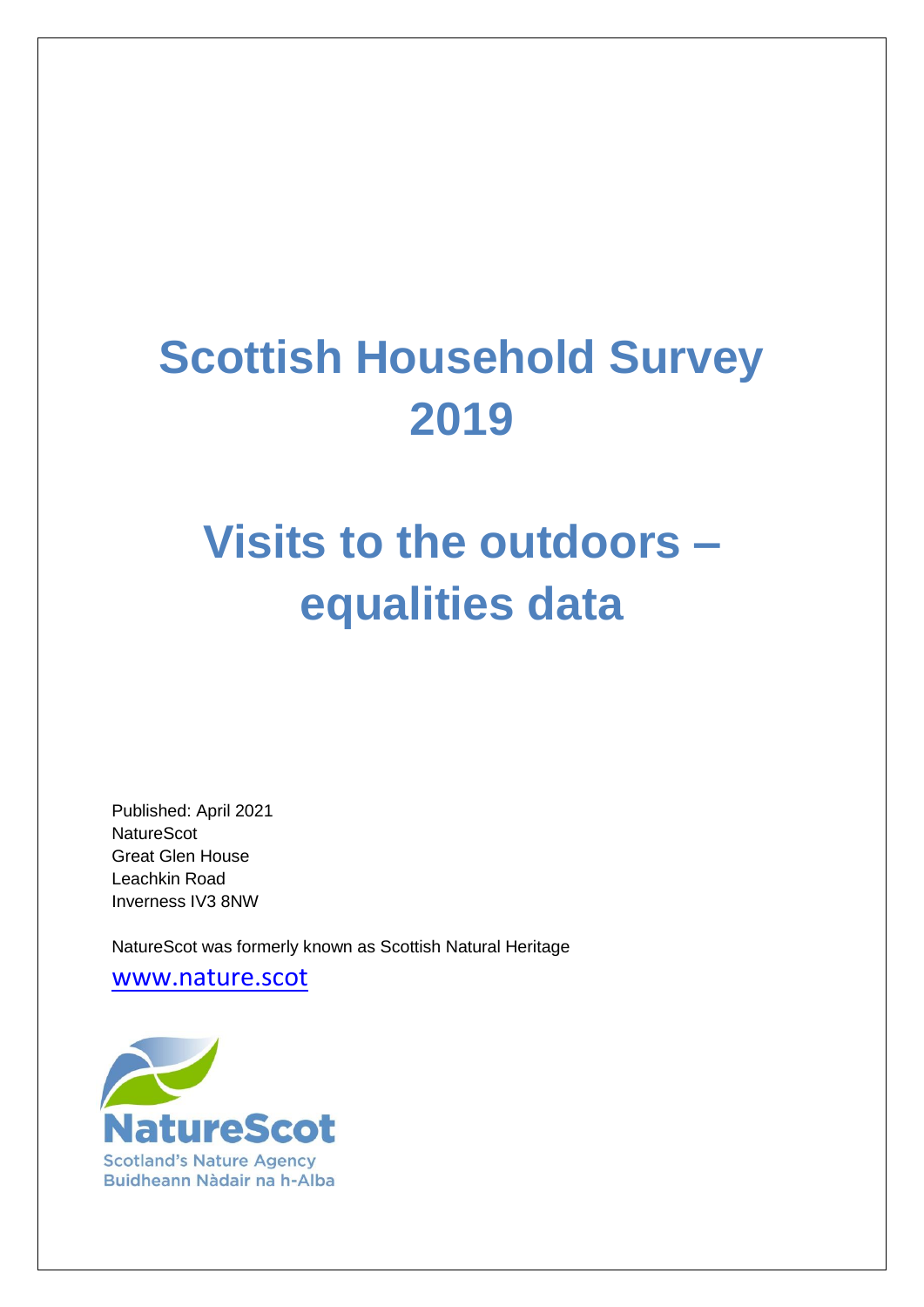### **1. Background**

This short report looks at Scottish Household Survey data on frequency of visiting the outdoors for the period 2012 to 2019. It identifies patterns in **overall participation** (i.e. the proportion of adults who visit the outdoors at least once a year) and **weekly participation** (i.e. the proportion of adults who visit the outdoors at least once a week) among different population groups. Some [Scottish Recreation Survey](https://www.nature.scot/snh-commissioned-report-604-scottish-recreation-survey-annual-summary-report-2012) (ScRS) and [Scotland's People and Nature Survey](https://www.nature.scot/naturescot-research-report-1227-scotlands-people-and-nature-survey-201920-outdoor-recreation-health) (SPANS) data are also included in the report to aid interpretation of the SHS data.

A question on frequency of visiting the outdoors has been included in the SHS since 2012 and the SHS is the data source used to monitor progress towards achievement of the Scottish Government's National Indicator, *To increase the proportion of people making one or more visits to the outdoors per week* (the ScRS fulfilled this role between 2006 and 2012). To provide an overall picture of visit behaviour as well as a useful variable for analysis, a question on frequency of visiting the outdoors is also included in SPANS.

#### **Please note that the survey findings presented in this paper pre-date the Coronavirus pandemic.**

#### **2. Headlines**

- At a population level, both overall and weekly participation in visits to the outdoors increased steadily between 2012 and 2018. A small dip in weekly participation was reported between 2018 and 2019, but weekly participation in 2019 remained higher than in 2017 and in any previous year since the time series began in 2006. The increase in weekly participation reported between 2017 and 2018 remains the largest year-on-year increase in the time series.
- It is estimated that an additional 343,000 adults visited the outdoors in 2019 compared to 2012; and that an additional 600,000 adults visited the outdoors on a weekly basis in 2019 compared to 2012.
- Since 2012, overall and weekly participation has increased among both men and women and across all age-groups. The greatest increases in overall participation have occurred among the youngest (aged 16 – 24) and oldest (aged 65 plus) age groups.
- Since 2012, overall and weekly participation has also increased among people living in Scotland's 10% most deprived areas.
- There has been no significant change since 2012 in overall participation among those with a long-term illness or disability although there has been an increase in weekly participation among this group (suggesting that those who are already visiting the outdoors are now doing so more frequently).
- There has been no significant change since 2012 in overall or weekly participation among members of the minority ethnic population.

#### **3. Participation trends – population level**

3.1 There has been a significant increase in both the proportion of adults who visit the outdoors on an annual basis (up by 8 percentage points from 80% in 2012 to 88% in 2019) and on a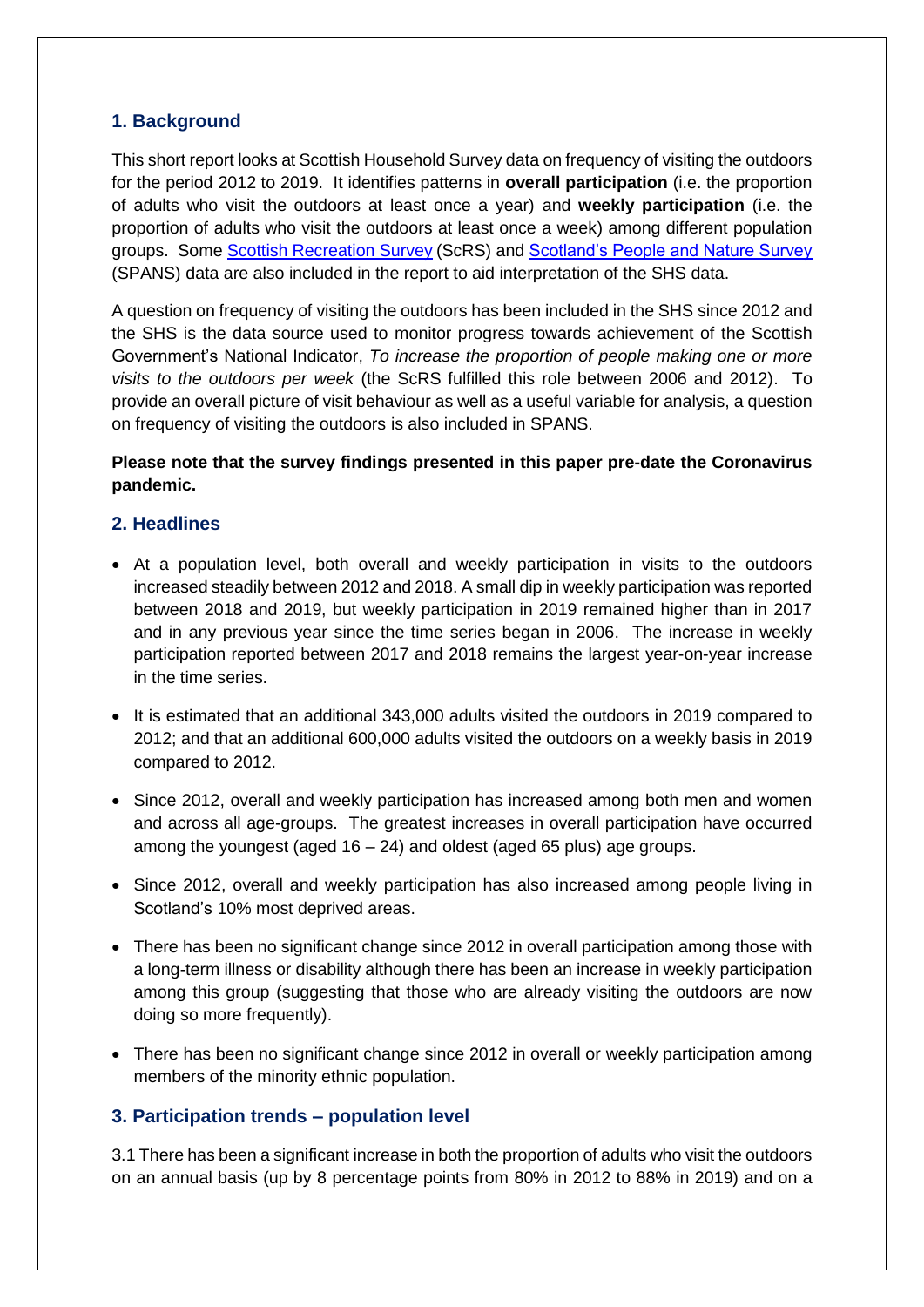regular weekly basis (up by 14 percentage points from 42% in 2012 to 56% in 2019) (Figure 1). A small dip in weekly participation was reported between 2018 and 2019 (down from 59% to 56%) but weekly participation in 2019 remained higher than in 2017 and in any previous year since the time series began in 2006. The increase in weekly participation reported between 2017 and 2018 (up from 52% to 59%) remains the largest year-on-year increase in the time series.

3.2 Based on an adult population of 4.3 million (as at June 2019 1 ), this equates to an additional 343,000 adults visiting the outdoors in 2019 compared to 2012 and to an additional 600,000 adults visiting the outdoors on a regular weekly basis in 2019 compared to 2012. (Please note that it isn't possible to calculate the proportion of weekly visitors in 2019 who were previously occasional visitors or non-visitors as survey respondents are not asked how their current behaviour compares to their behaviour in previous years).



**Figure 1: Participation in visits to the outdoors among adults in Scotland 2006 – 2019 (%)**

Source: Scottish Recreation Survey 2006 – 2011; Scottish Household Survey 2012 – 2019

## **4. Participation trends – population group**

**.** 

4.1 Overall and weekly participation in outdoor recreation has increased significantly among both men and women since 2012 (Figure 2). The proportion of men visiting the outdoors on an annual basis has increased by 8 percentage points (up from 81% in 2012 to 89% in 2019) while the proportion visiting on a regular weekly basis has increased by 14 percentage points (up from 44% to 58%). A similar pattern is found among women: since 2012 the proportion of women visiting the outdoors on an annual basis has increased by 8 percentage points (up from 80% to 88%) and the proportion visiting on a regular weekly basis has increased by 13 percentage points (up from 41% to 54%).

<sup>1</sup> [https://www.nrscotland.gov.uk/statistics-and-data/statistics/statistics-by-theme/population/population](https://www.nrscotland.gov.uk/statistics-and-data/statistics/statistics-by-theme/population/population-estimates/mid-year-population-estimates/mid-2019)[estimates/mid-year-population-estimates/mid-2019](https://www.nrscotland.gov.uk/statistics-and-data/statistics/statistics-by-theme/population/population-estimates/mid-year-population-estimates/mid-2019)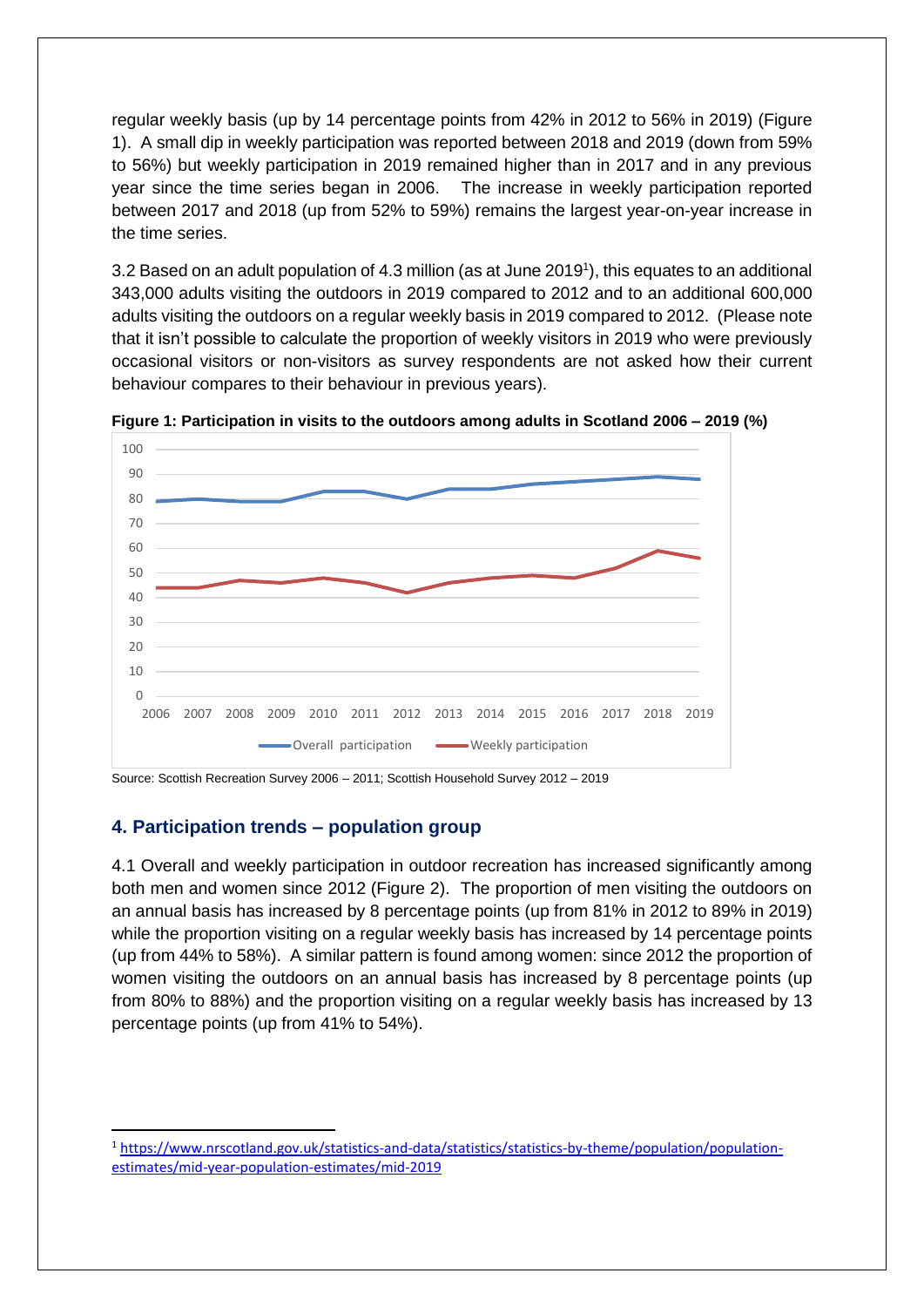

**Figure 2: Participation in visits to the outdoors by gender 2006 - 2019 (%)**



4.2 Overall and weekly participation in outdoor recreation also increased significantly across all age-groups between 2012 and 2019 (Figures 3 and 4). The greatest increases in overall participation have occurred among the youngest age group (up from 82% to 93% among 16- 24 year olds) and the oldest age group (up from 65% to 77% among those aged 65 plus) (Figure 3).





Source: Scottish Recreation Survey 2006 – 2011; Scottish Household Survey 2012 - 2019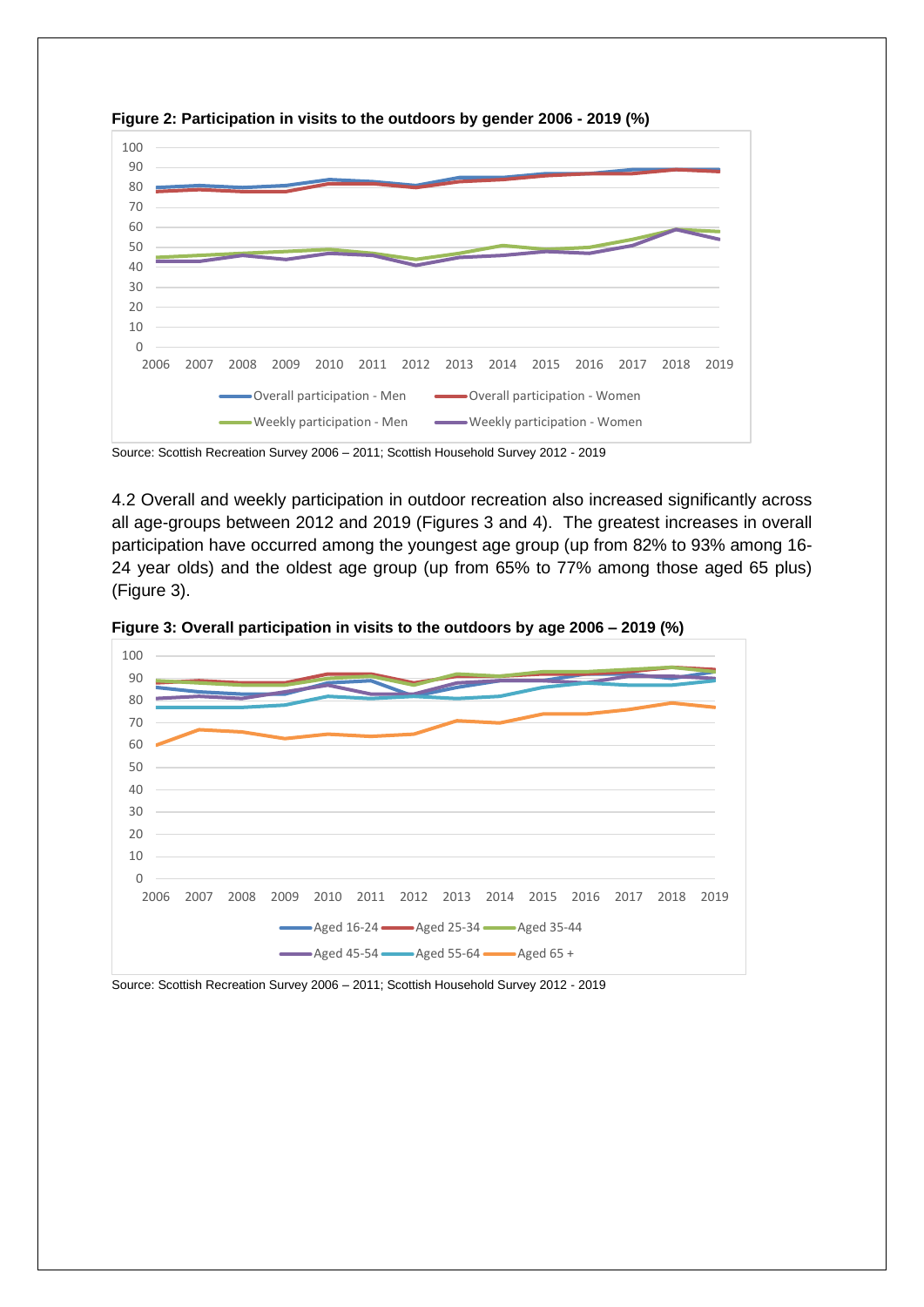

**Figure 4: Weekly participation in visits to the outdoors by age 2006 – 2019 (%)**

Source: Scottish Recreation Survey 2006 – 2011; Scottish Household Survey 2012 – 2019

4.3 Overall and weekly participation in outdoor recreation among adults living in the 10% most deprived areas in Scotland has also increased significantly since 2012 (Figure 5). Overall participation has increased by 11 percentage points, up from 69% in 2012 to 80% in 2019. Over the same period, weekly participation has increased by 9 percentage points (from 32% to 41%).



**Figure 5: Participation in visits to the outdoors by SIMD: adults living in the 10% most deprived areas 2009 – 2019 (%)**

Source: Scottish Recreation Survey 2009 – 2011; Scottish Household Survey 2012 - 2019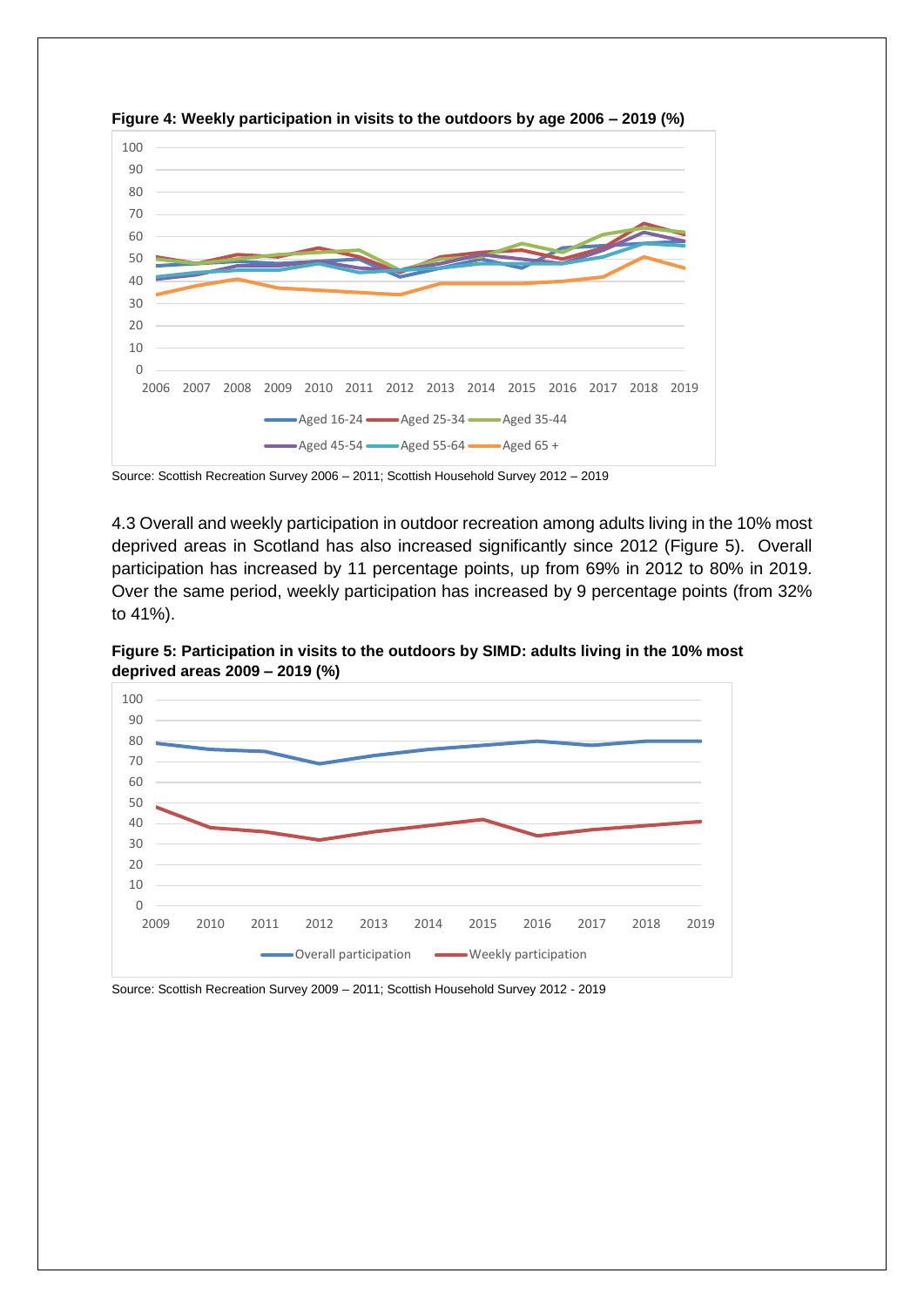4.4 The sample of respondents from the minority ethnic population taking part in the SHS is relatively small and so confidence intervals around the estimates shown in Figure 6, below, are wide. While the graph shows some variation in participation across the time series, none of these changes are statistically significant.

In 2019, the SHS estimated that 86% of adults in the minority ethnic population visited the outdoors, with 47% visiting on a regular weekly basis. The equivalent figures for the population as a whole are 88% and 56%, respectively, indicating that members of the minority ethnic population are just as likely as all adults to visit the outdoors, but less likely to visit on a regular weekly basis.





Source: Scottish Household Survey 2012 – 2019

4.5 There has been no significant change between 2012 and 2019 in overall participation in outdoor recreation among adults with a long-term illness or disability (73% and 76%, respectively). There has, however, been a significant increase in weekly participation among this group (up by 8 percentage points, from 35% in 2012 to 43% in 2019), suggesting that existing visitors with long-term limiting conditions are getting outdoors more often.

**Figure 7: Participation in visits to the outdoors among adults with a long-term illness or disability 2012 – 2019 (%)**



Source: Scottish Household Survey 2012 - 2019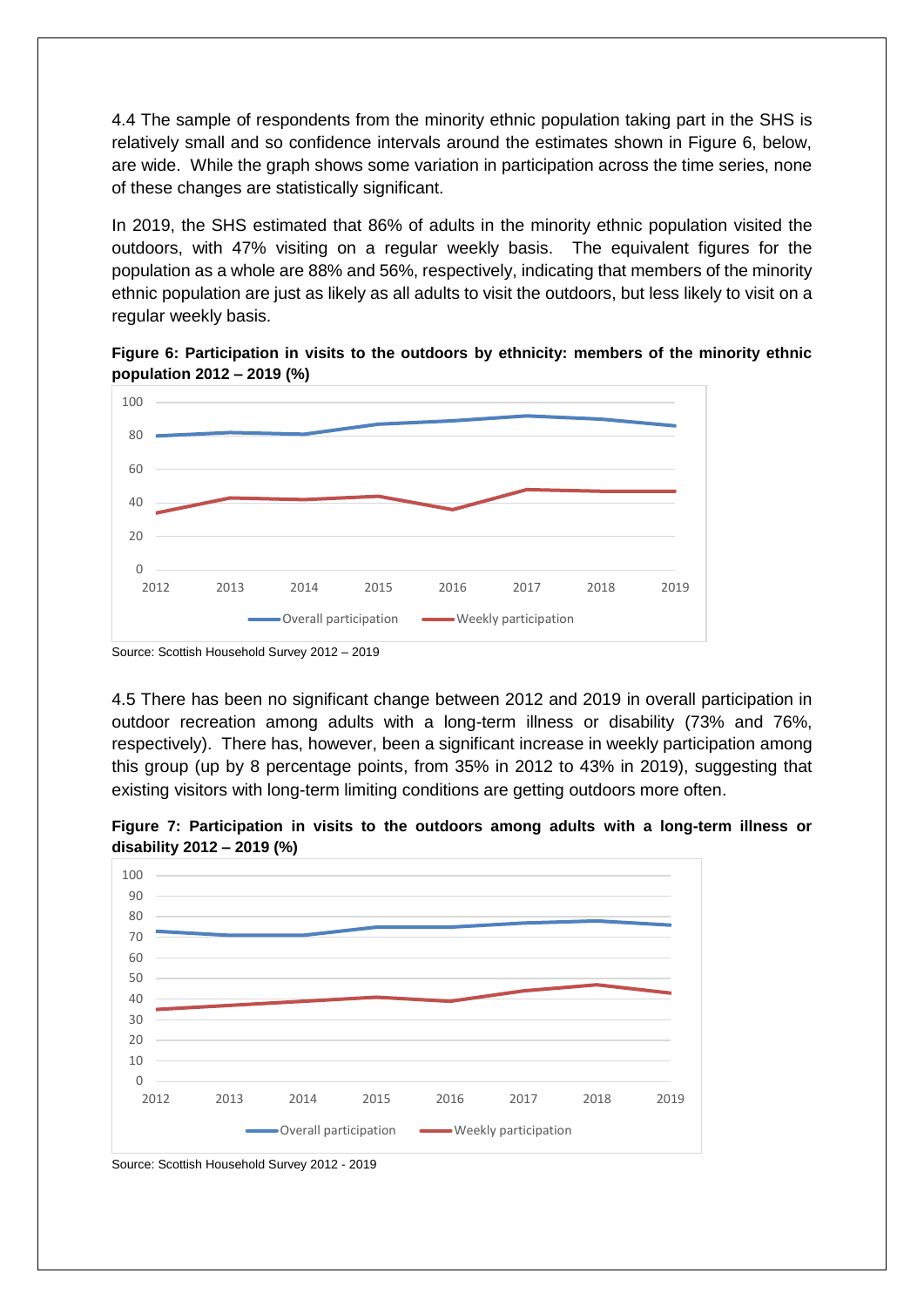#### **5. What's driving the increase in participation?**

5.1 It is likely that a variety of inter-related factors have contributed to the increases in overall and weekly participation discussed above. There is evidence, for instance, of an increase in the proportion of people participating in recreational walking; an increase in the numbers of outdoor visits being taken close to home (suggesting that more people are finding opportunities to explore local nature); and an increase in the numbers of people walking to the destination of their outdoor visit rather than using a car. Increased investment in the provision of greenspace, paths and routes close to where people live may well be having an impact. Increased awareness of the health benefits associated with visiting the outdoors may also be playing a role ('health and exercise' is identified in SPANS as a main motivating factor for outdoor visits), along with increased provision of opportunities to participate in organised activities (for example, Health Walks, Park Run). Qualitative research commissioned by the Scottish Government and NatureScot in 2020 at the start of the Coronavirus pandemic (due to be published in May 2021) will help us better understand the drivers of recent increases in participation and also the impact of the pandemic on people's outdoor visit behaviour and engagement with nature<sup>2</sup>.

5.2 The proportion of adults participating in recreational walking has increased significantly since 2007 although participation appears to have plateaued more recently (Figure 8). Sixty eight per cent of adults participated in 2019, up by 12 percentage points on 2007 (56%) and by 9 percentage points on 2012 (59%).

5.3 Recreational walking is the most prevalent sporting activity undertaken by adults in Scotland and the most popular activity irrespective of deprivation (although those in the least deprived areas participate significantly more than those in the most deprived areas). Participation in walking has also increased among all age groups since 2008. In 2019, participation was highest in the 16-34 and 35-59 age groups (72% in both), declining to 58% among those aged 60 and above.



1

**Figure 8: Participation in recreational walking among adults in Scotland 2007 – 2019 (%)**

<sup>&</sup>lt;sup>2</sup> 'Understanding the drivers of increased participation in outdoor recreation in Scotland' will be published by the Scottish Government in May 2021.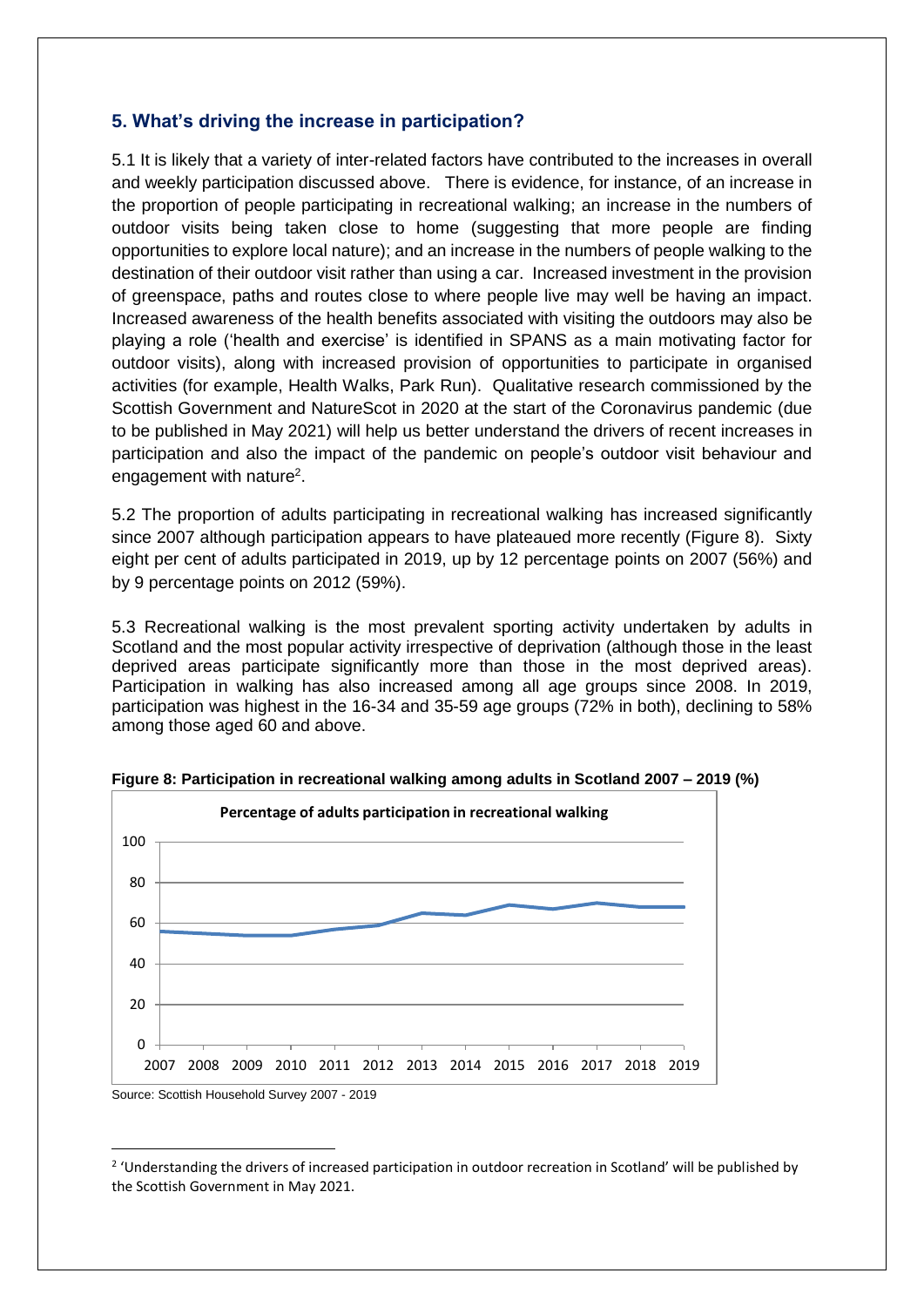5.4 The last ten years or so has also seen an increase in the proportion of shorter duration outdoor visits and visits taken close to home, suggesting that more people are finding opportunities to enjoy the nature on their doorstep (Figure 9). The proportion of visits taken within 2 miles of home increased from 30% in 2004 to 39% in 2019/20, with the average distance travelled on outdoor visits falling from 16 miles to just over 7 miles over the same period. At the same time, the proportion of visits lasting for less than an hour in duration increased from 20% in 2004 to 32% in 2019/20.





5.5 The increase in the proportion of shorter duration visits being taken closer to home has been accompanied by an increase in the proportion of visits being made entirely on foot and a corresponding decrease in the proportion involving the use of a car (Figure 10). Between 2004 and 2019/20, the proportion of outdoor visits where walking was the main method of transport used increased from 50% to 70% while the proportion of visits involving travel by car decreased from 43% to 24%.



**Figure 10: Main means of transport used to reach the destination of outdoor visits 2004-2019/20**

Source: Scottish Recreation Survey 2004 – 2012; Scotland's People and Nature Survey 2013/14, 2017/18 and 2019/20

Source: Scottish Recreation Survey 2004 – 2012; Scotland's People and Nature Survey 2013/14, 2017/18 and 2019/20